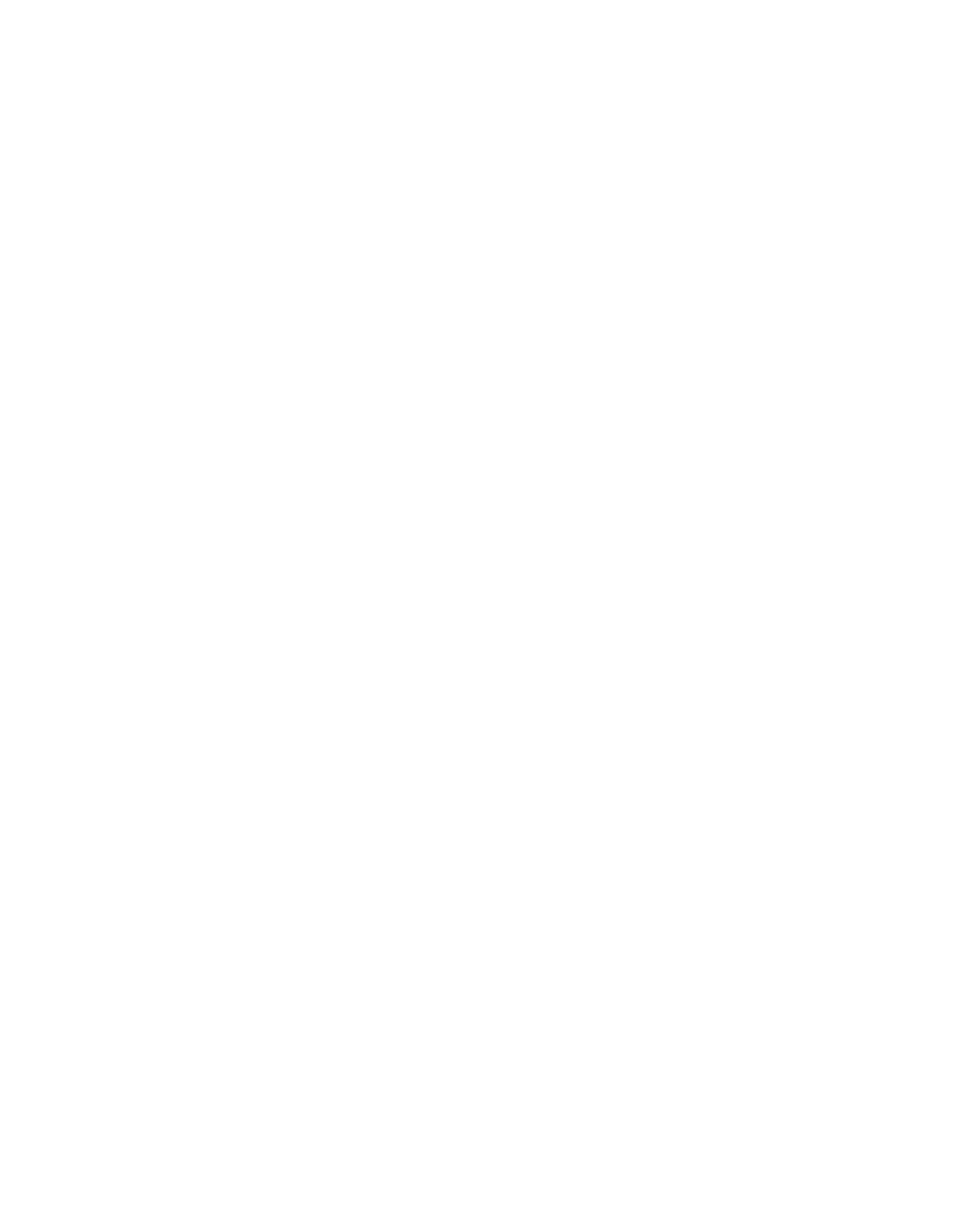### **Statin use in patients with diabetes**

The Pharmacy Quality Alliance (PQA) has endorsed a new CMS display measure for 2017: the use of statins in diabetic members. This Medicare Part D measure calculates the percentage of patients between ages 40 and 75 who received at least two flls of diabetic medications and a statin during the same period. We would like to collaborate to improve this measure. You may receive calls specifc to this measure for our members in your care, and, if so, a statin may be appropriate for that member. We offer several generic options on our formulary, so there are options to treat these members appropriately.

## **It's not always bad to be a quitter!**

Quitting smoking is tough, but we are here to help our members. We understand the positive effects of quitting can be seen almost immediately. Within 12 hours of quitting, the carbon monoxide levels in the bloodstream return to normal. One year after quitting, the risk of heart disease is decreased to half of a smoker's risk. Five years after quitting, the risk of mouth, throat, and other cancers is also cut in half. Our plan covers both prescription and non-prescription options when it comes to quitting. Whether it is prescription medication like Chantix™, nicotine nasal spray, or even gum, we have our members covered. Let's help them quit together!

## **Charging for prescriptions**

Did you know? Medicare does not allow doctors to charge for writing a prescription. A typical doctor's visit involves a review of medical history, discussion of a condition or symptom, examination, and/or treatment. A prescription is part of treatment and is included in the cost of the doctor's office visit.

۰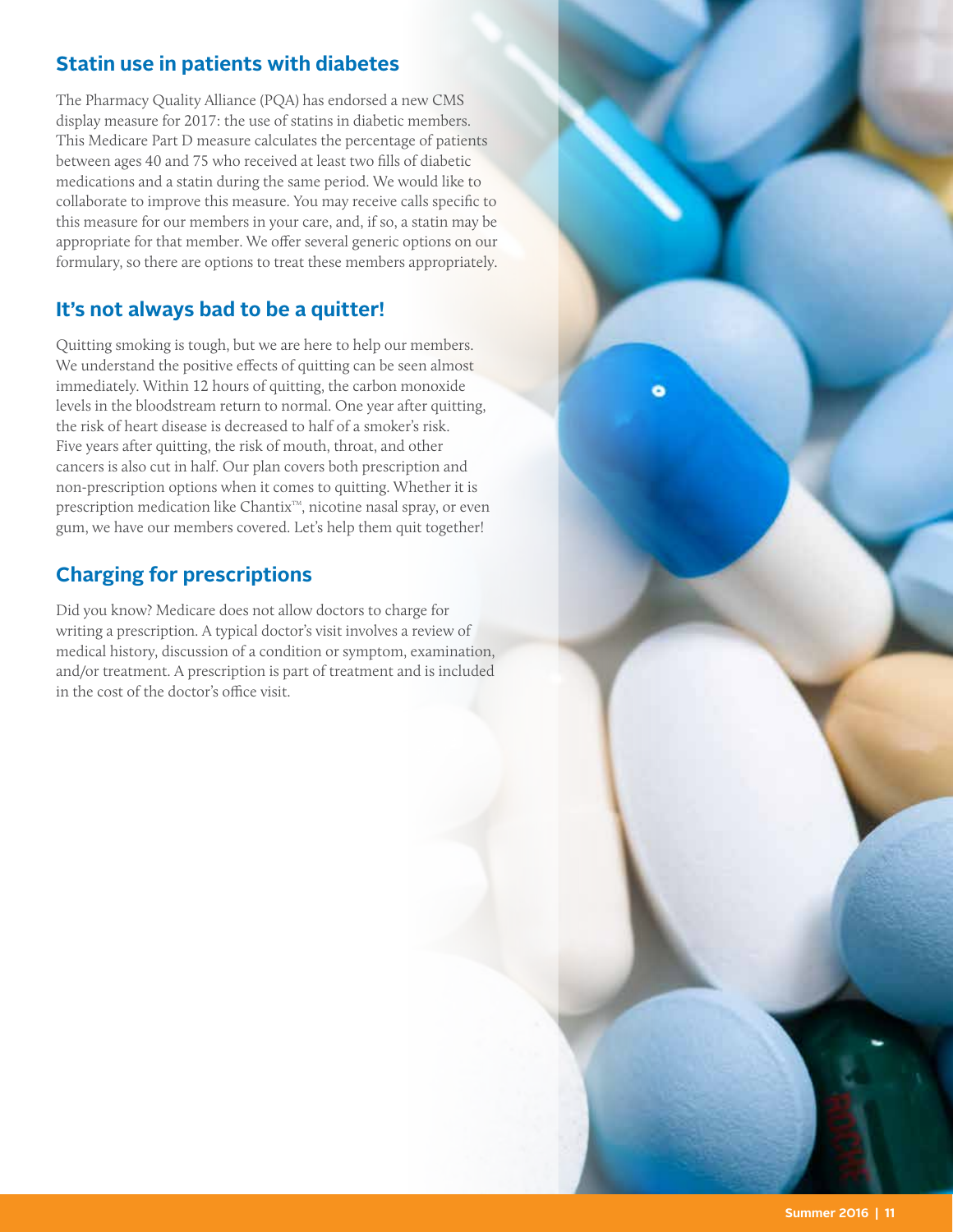

# **Culturally and Linguistically Appropriate Services (CLAS)**

Our plan works to provide culturally competent health care through its CLAS program. Several of the plans in our family of companies have been recognized for culturally competent care by the National Committee for Quality Assurance (NCQA). NCQA is the nation's most trusted independent source for driving health care quality improvement. The goal of our cultural competency program is to ensure all of our members, regardless of culture, country of origin, language, race, or ethnicity, are able to access quality health care services. We recognize that it is our responsibility, and our participating providers', to ensure health-related information and services are tailored to meet the unique needs of our diverse membership.

To earn this distinction, NCQA examines how we implement the 15 national CLAS standards, including race, ethnicity, and language data collection; access to and availability of language services; provider network cultural responsiveness; CLAS program; and work reducing health care disparities. We foster cultural awareness both in our staff and in our provider community by leveraging ethnicity and language data to ensure that the cultures prevalent in our membership are refected to the greatest extent possible in our provider network. We routinely examine the access to care standards for both the general population and the population who speaks a threshold language, defned as a language spoken by at least 5 percent of our plan's population.

 Language Services Associates' (LSA) INTERPRETALK® To support this effort, AmeriHealth VIP Care offers interpretation services at no cost for our members. program provides a fast and easy way to communicate with our limited English profciency (LEP) members. LSA has interpreters in more than 200 languages available 24 hours a day, seven days a week.

#### **Connecting with an interpreter**

Call Member Services at **1-866-533-5490** (8 a.m. – 8 p.m.) to access this service at no cost to our members. After hours, contact the 24-Hour Nurse Call Line at **1-855-809-9199** to connect to an interpreter. Be prepared to:

- Provide the member's name.
- Provide the member's Medicare ID number.
- Provide the member's preferred language.
- Ask for a medical interpreter.

After you provide this information to our Member Services department or the Nurse Call Line, you will be connected to an interpreter. Explain the objective of the call to the interpreter and then proceed by speaking to the member in the frst person. In addition to language services, we also provide free TTY/TDD services for our hearing-impaired members. To connect to a TTY/TDD operator, members may call **1-866-533-5490**.

As a participating provider, you must do your part by participating in annual cultural competency training. Below are some links to resources and trainings to help you achieve this requirement:

- 1. Video series: What is Health Equity, and Why Does it Matter? Found under Activities > Video Library at **[www.ihi.org/education/ihiopenschool/](www.ihi.org/education/ihiopenschool) Pages/default.aspx**.
- 2. United States Department of Health and Human Services (USDHHS) Office of Minority Health at **<www.thinkculturalhealth.hhs.gov/Content/clas.asp>**.
- 3. USDHHS Health Resources and Services Administration at **<www.hrsa.gov/culturalcompetence/index.html>**.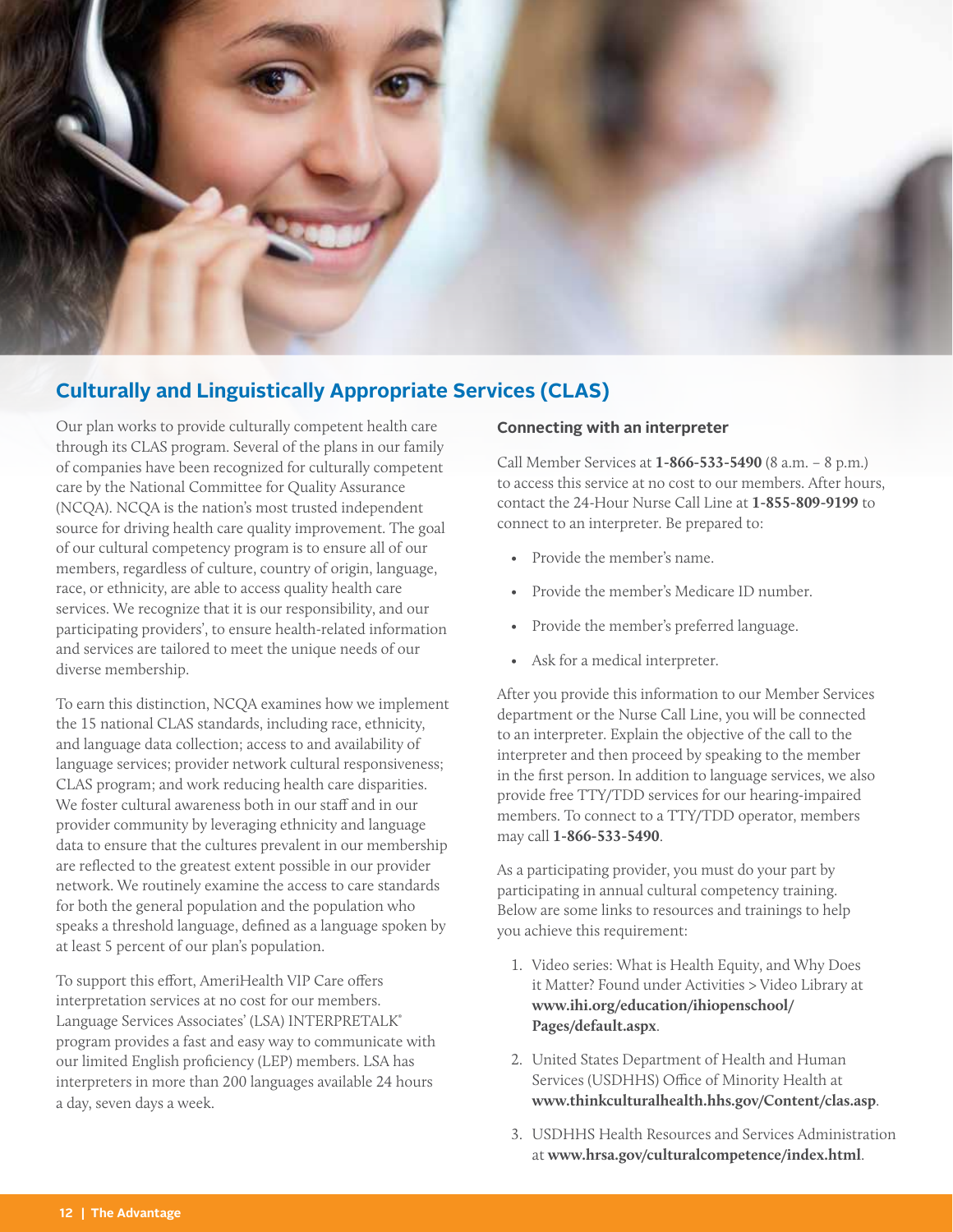## **Just for fun**

#### **Find out where you are on the health literacy scale**

Do your patients always go away completely understanding what you've told them and knowing exactly what to do next, or do you sometimes baffle them with science? Take the quiz to find out!

- 1. What is your frst step when you are talking to someone about their health or medication?
	- a) Find out what they already know.
	- b) Make sure you have their name and address correct.
	- c) Ask what is wrong with them.
- 2. Which of these are key steps for building people's health literacy?
	- a) Link all new information back to what the person knows.
	- b) Use the person's own words and build on them.
	- c) Give information in logical steps.
	- d) All of the above.
- 3. What is a good way to draw attention to key points in written material?
	- a) Tear out the particular page and give it to them.
	- b) Highlight the information in some way.
	- c) Try to avoid giving people written information at all.
- 4. The best way to give people information is:
	- a) Refer them to an appropriate website.
	- b) In manageable chunks.
	- c) All at once, so they get the whole picture.
- 5. Rather than overload people with too much information at one time:
	- a) Give them a pamphlet.
	- b) Ask them to make another appointment later.
	- c) Agree with them on the best way to get more information.
- 6. A picture is worth:
	- a) A thousand words.
	- b) Not a lot, unless it includes explanatory words.
	- c) Quite a bit if it is a Rembrandt.
- 7. When reinforcing information, you should (choose all that apply):
	- a) Ask the person to give you a written summary of what you have told them.
	- b) Check for understanding (ask them to tell you what they understood about what you said).
	- c) Use pictures and diagrams.
	- d) Link the information back to what the person knows.
	- e) Use prompts, e.g., "Do you remember what we said about…"
	- f ) Bring in another health professional to discuss the same information with the person.
- 8. When checking with someone that you have been clear, you should use:
	- a) Open-ended questions.
	- b) Closed questions.
- 9. When reviewing medicines, you should (choose all that apply):
	- a) Use the person's actual medicines.
	- b) Find out what the person already knows about their medicines.
	- c) Ask the person which medicine they want to start with.
	- d) Consider using medicine cards.
- 10. People with low health literacy:
	- a) Understand everything health professionals tell them.
	- b) Are less likely to ask questions of their health professionals.
	- c) Have fewer problems with their medicines than others.

 $7 - 6$  8  $-$  a 9  $-$  All of the above 10  $-$  b

1 — a 2 — d 3 — b 4 — b 5 — c 6 — a

**ANSWERS:**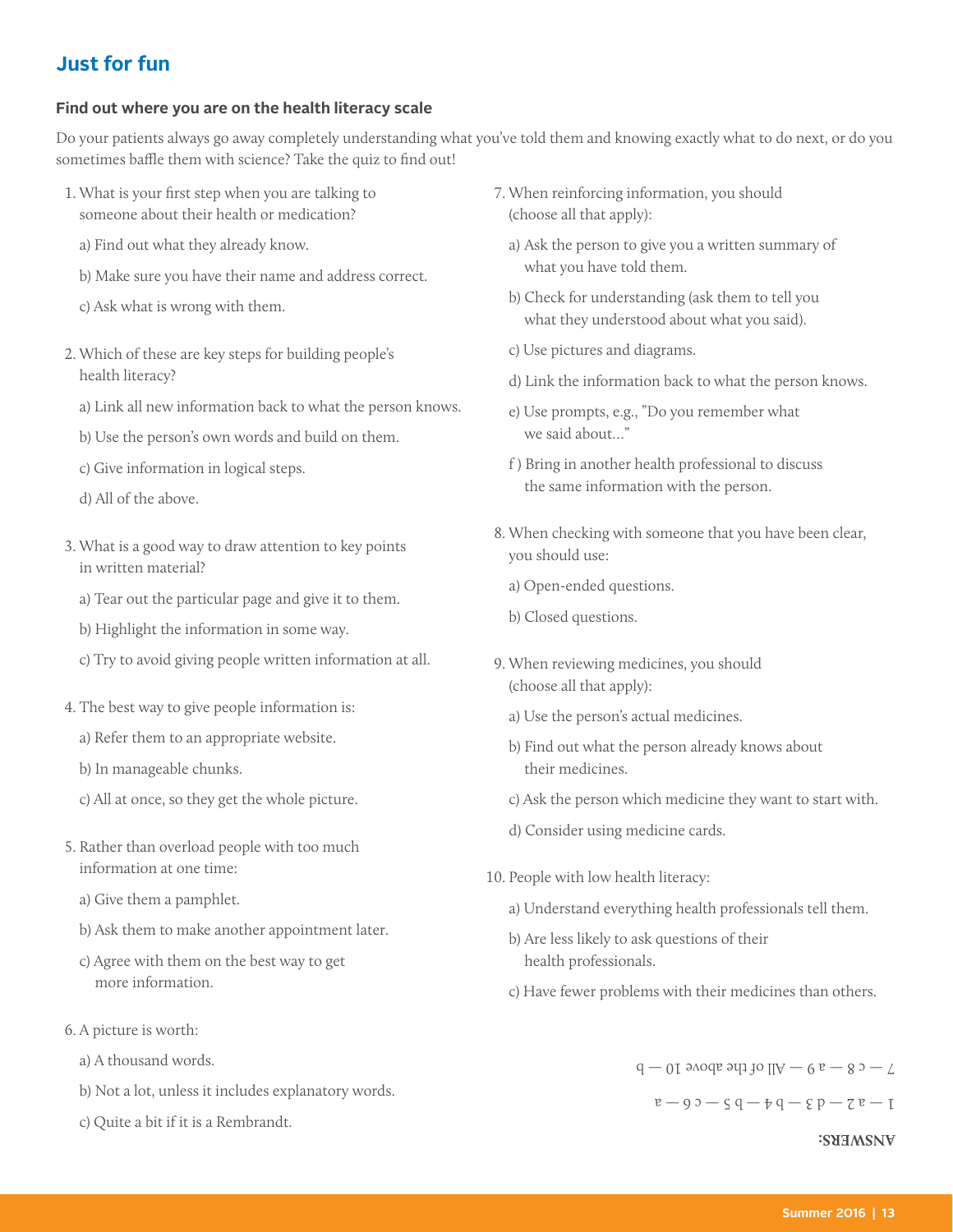#### **1 – 2 out of 10**

There is definitely static on the line. Time to start using better techniques to help your patients build their health literacy.

### **3 – 4 of out of 10**

Not the best, but you have potential. While you're on the right track, there is room for improvement.

#### **5 – 6 out of 10**

Not bad. You get the message across most of the time, but some patients might not be getting the full picture.

### **7 – 8 out of 10**

Good performance. You're a great communicator, and with a few improvements, you'll be brilliant!

### **9 – 10 out of 10**

Crystal clear with fve-bar signal. Congratulations! You are an excellent communicator — clear and direct. Well done; keep up the good work and lead by example.

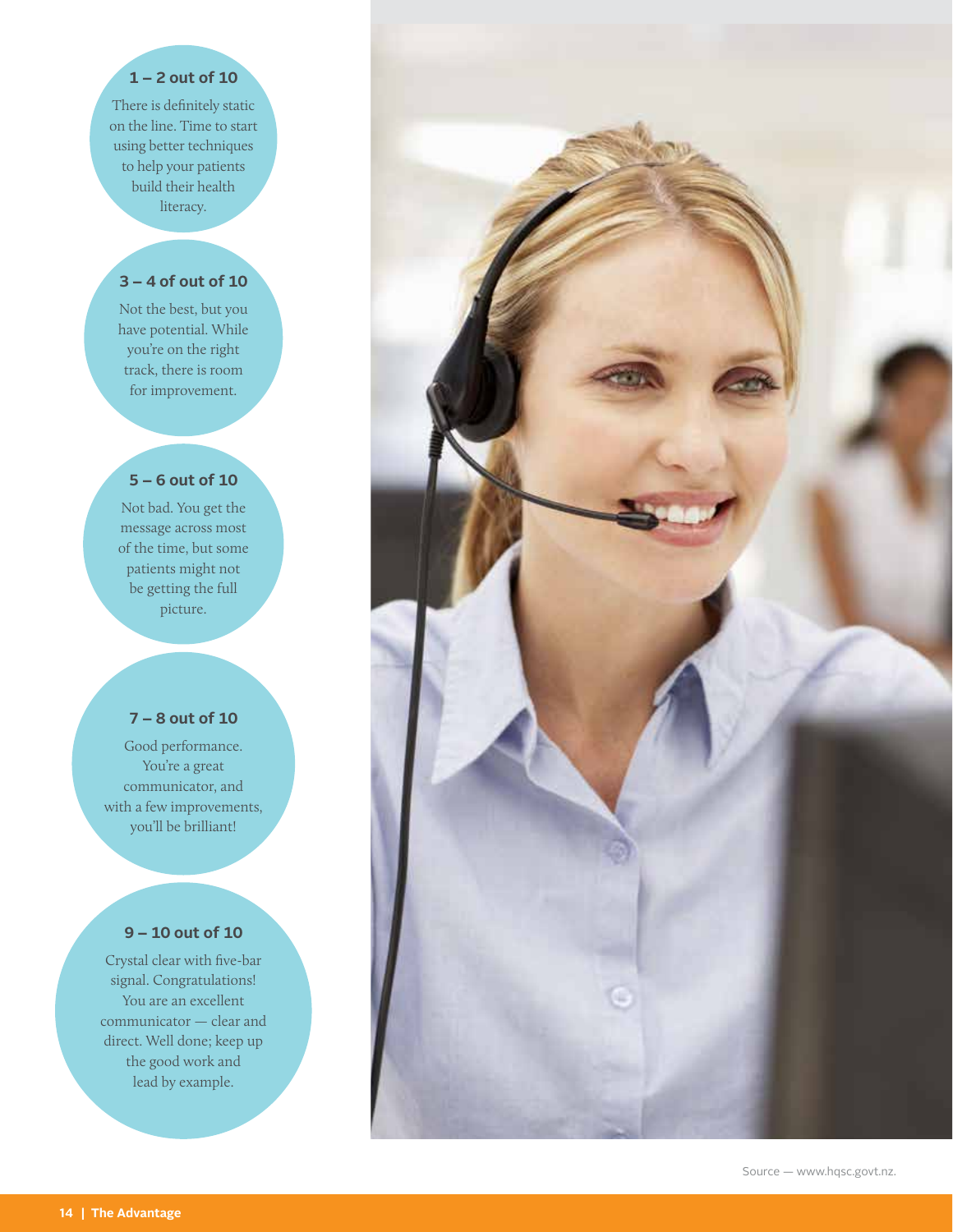## **June 15 — World Elder Abuse Awareness Day**

The International Network for the Prevention of Elder Abuse and the World Health Organization at the United Nations (UN) annually observes World Elder Abuse Awareness Day (WEAAD) on June 15th. On that day, communities in the United States and all over the world sponsor events to highlight the growing tragic issue of elder abuse.

Every year, an estimated 5 million, or 1 in 10, older Americans are victims of elder abuse, neglect, or exploitation. And that's only part of the picture: experts believe that for every case of elder abuse or neglect reported, as many as 23.5 cases go unreported. Older adults are contributing members of American society, and their abuse or neglect diminishes all of us. America has confronted and addressed the issues of child abuse and domestic violence, but for too long we have ignored the issue of elder abuse.

Elder abuse can be physical, emotional, fnancial, and sexual. It includes people who are neglected and those who neglect themselves (self-neglect). Elders who are abused are twice as likely to be hospitalized, four times as likely to go into nursing homes, and three times as likely to die. While most abusers are family members, trusted professionals and complete strangers may also target older adults. Abuse can happen in any setting: in the older adult's own home, nursing homes, or assisted living facilities.

Alliances among local entities that have regular contact with older adults, such as aging services providers, health professionals, long-term care and nursing home staff, and law enforcement officers, can help improve the health, safety, and financial security of older adults. Consider starting an elder justice coalition or multidisciplinary team in your community as a way to launch WEAAD. This type of multidisciplinary effort can contribute richly to your community efforts to prevent and intervene in cases of elder abuse for years to come. Contact the National Center on Elder Abuse at **<www.ncea.aoa.gov>** for more information about starting or reinvigorating your own local elder justice community coalition.

#### **Red fags of elder abuse:**

#### **Neglect**

- Lack of basic hygiene, adequate food, or clean and appropriate clothing.
- Lack of medical aids (glasses, walker, dentures, hearing aid, and medications).
- Person with dementia left unsupervised.
- Person confned to bed left without care.
- Home cluttered, flthy, in disrepair, or having fre and safety hazards.
- Home without adequate facilities (stove, refrigerator, heat, cooling, working plumbing, and electricity).
- Untreated bedsores (pressure ulcers).

#### Financial abuse and exploitation

- Lack of amenities victim could aford.
- Vulnerable elder or adult "voluntarily" giving uncharacteristically excessive fnancial reimbursement or gifts for needed care and companionship.
- Caregiver having control of elder's money but failing to provide for elder's needs.
- Vulnerable elder or adult signing property transfers (power of attorney or new will) but being unable to comprehend the transaction or what it means.

#### Psychological and emotional abuse

- Unexplained or uncharacteristic changes in behavior, such as withdrawal from normal activities and unexplained changes in alertness.
- Caregiver isolating elder (not letting anyone come into the home or speak to the elder).
- Caregiver being verbally aggressive or demeaning, controlling, overly concerned about spending money, or uncaring.

#### Physical or sexual abuse

- Inadequately explained fractures, bruises, welts, cuts, sores, or burns.
- Unexplained sexually transmitted diseases.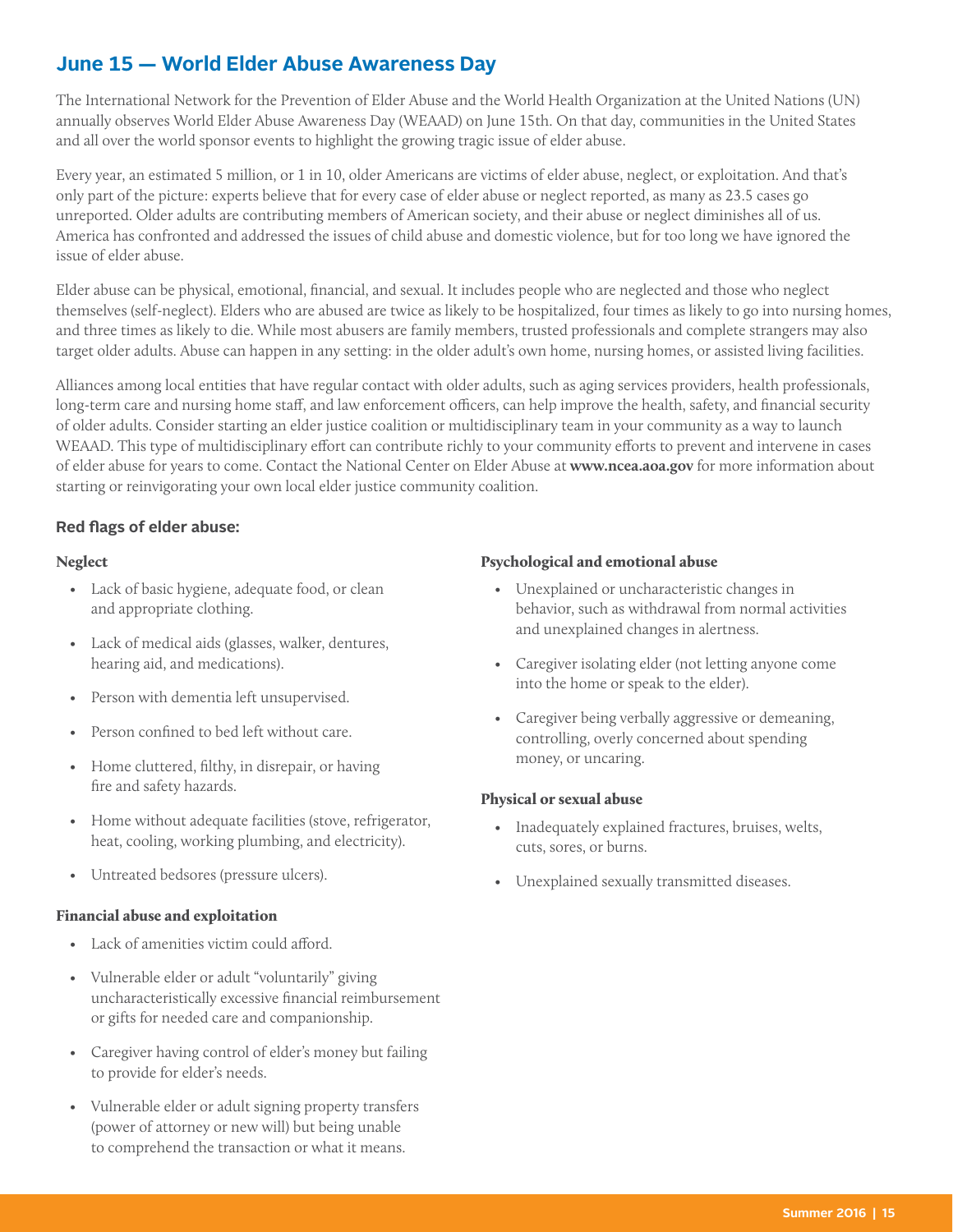

### **Provider directory outreach**

CMS has revised its requirements for Medicare plans' provider and pharmacy directories. The new requirements include conducting quarterly outreach to contracted providers to ensure the accuracy of all provider directory data, as well as collecting additional provider directory data from providers participating in dual eligible special needs plans.

To verify the accuracy of our directory data and to gather the additional information, we are furnishing each provider organization with a data sheet for the practice or facility along with one for each of the providers in the practice, if applicable. We will be sending these out quarterly and ask you to please review each data sheet and indicate any corrections which should be made directly on the sheets provided, such as address, phone number, hours of operation, missing data, or the addition or termination of a provider. In addition, please answer the questions pertaining to the additional data we are collecting. We will include information on where to return the completed data sheets. If we do not hear from you within 30 days, we will assume your information is correct.

## **Prohibition on balance billing qualifed dual eligible members**

Section 1902(n)(3)(B) of the Social Security Act, as modifed by Section 4714 of the Balanced Budget Act of 1997, prohibits Medicare providers from balance billing qualifed Medicare benefciaries for Medicare cost-sharing. Under the requirements of the Social Security Act, all payments from our plan to participating plan providers must be accepted as payment in full for services rendered. Members may not be balance billed for medically necessary covered services under any circumstances. All providers are encouraged to use the claims inquiry processes to resolve any outstanding claims payment issues. Providers may reference CMS Medicare Learning Network® (MLN) Matters number SE1128 for further details.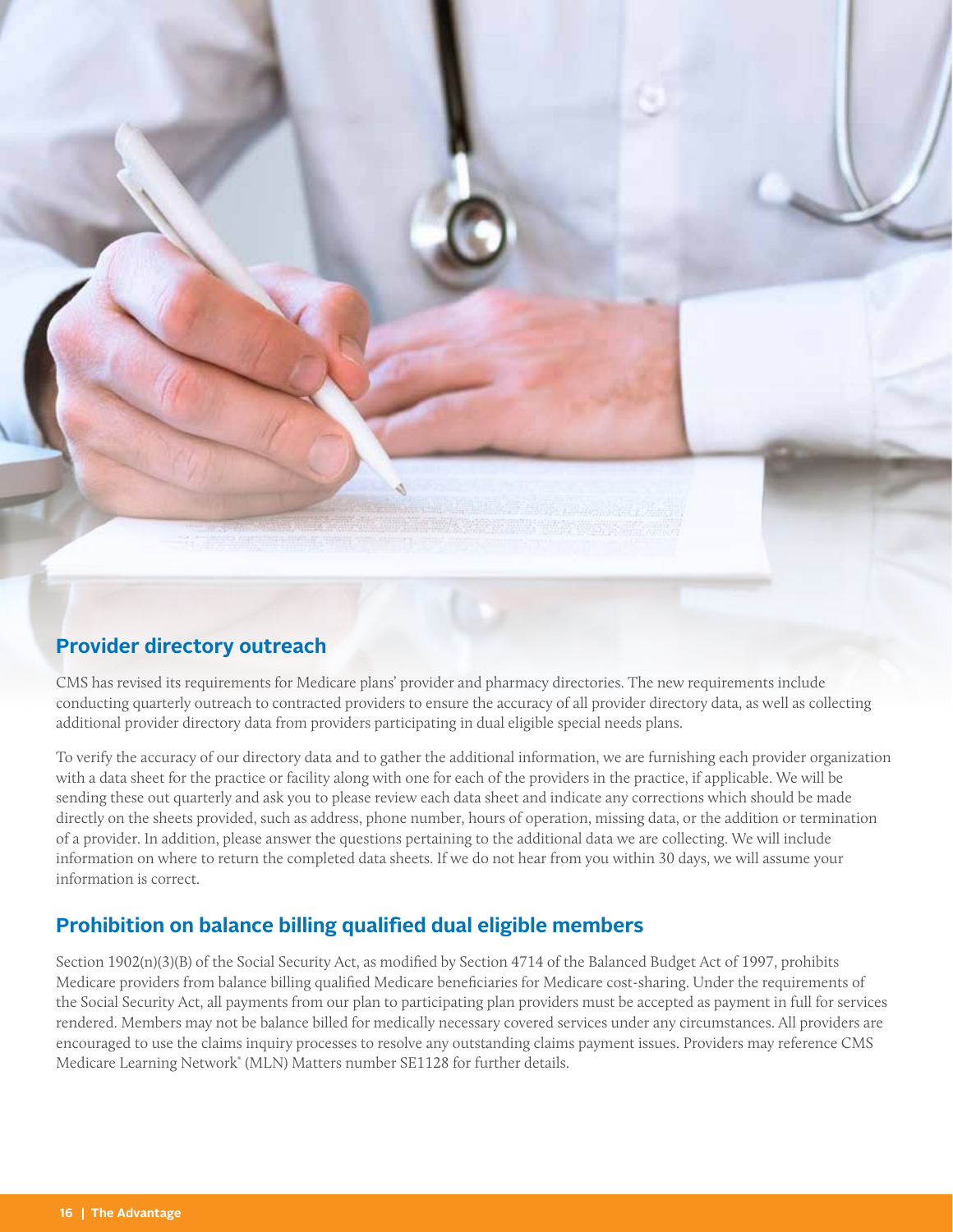# **Partner with us to prevent health care fraud, waste, and abuse**

AmeriHealth VIP Care recognizes the importance of the detection, investigation, and prevention of fraud, waste, and abuse.

Our Fraud, Waste, and Abuse Program is dedicated to preventing any form of suspicious activity related to potential health care fraud, waste, and abuse. The program includes investigation of any reasonable belief that fraud, waste, and/or abuse may be, is being, or has been committed. If you become concerned about or identify potential fraud, waste, or abuse, we encourage you to contact us by:

- Calling us on our toll-free Fraud, Waste, and Abuse Hotline at **1-866-833-9718**.
- Emailing us at **[fraudtip@amerihealthcaritas.com.](mailto:fraudtip@amerihealthcaritas.com)**
- Writing to us at: Special Investigations Unit, AmeriHealth Caritas, 200 Stevens Drive, Philadelphia, PA 19113.

#### Some examples of fraud, waste, or abuse include:

- Billing for services not furnished. Violating physician
- member's ID card to receive care. Billing for a more costly
- service than performed. Submitting false information to obtain authorization to furnish • Providing, referring, or services or items to Medicare prescribing services or items
- 
- self-referral prohibitions.<br>
A member using another
	-
- and Medicaid recipients. that are not medically necessary.
- Accepting kickbacks for Providing services that do patient referrals. The notion meet professionally recognized standards.

# We look forward to partnering with you to prevent fraud, waste, and abuse.

## **Referrals**

Providers were notifed in January 2016 that AmeriHealth VIP Care would no longer require an official, plan-issued paper or electronic referral for members to access specialty care providers and services. This caused some confusion, and we would like to take this opportunity to clarify the notice. At this time, AmeriHealth VIP Care still requires our primary care providers to refer their patients for any needed specialist services. To make this process easier, in January 2016 we added the option of simply documenting the referral in the patient record and submitting the referring physician on the CMS 1500, which we hoped would simplify the process and reduce your administrative burden. This means we no longer require you to use our paper form or NaviNet to submit referrals.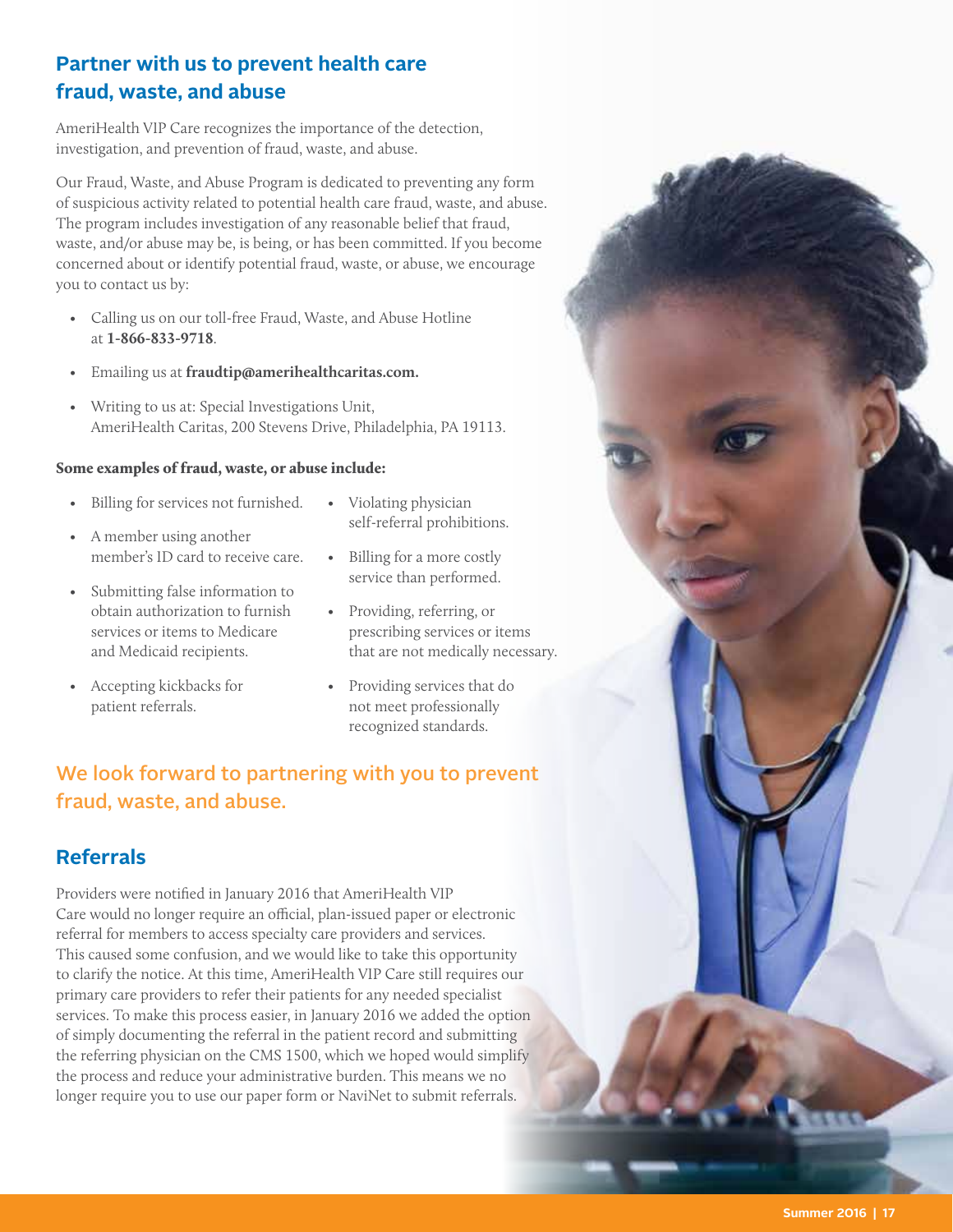

# **Advanced beneficiary notices (ABNs) -Not for use with Medicare Advantage members**

Per a CMS memo dated May 5, 2014, providers may not use an ABN with patients who are on a Medicare Advantage plan. Medicare Advantage plans must properly notify members regarding matters of non-coverage, and this is done through the prior authorization process. Circumventing this process diminishes member protections that are part of the prior authorization process. In circumstances where there is a question whether or not the plan will cover an item or service, the member has the right to request a prior authorization. If coverage is denied, the plan must provide the member with a standardized written denial notice that states the specifc reasons for the denial and informs the member of his or her appeal rights. This means that the member is not liable for services provided by a contracted provider if the Medicare Advantage plan failed to provide a compliant denial notice. For more details on this requirement, please refer to chapter 4 of the "Medicare Managed Care Manual."

### **Emdeon change**

Emdeon, the revenue and payment cycle management provider for our plan, has rebranded as Change Healthcare. Emdeon announced the change in September 2015. It has begun migration of its website, offices, and communications to the new brand. You will continue to have access to the important information you need. To help keep things simple, here are a few things that may help:

- Change Healthcare has not closed the existing Emdeon website. All existing Emdeon bookmarks will continue to work.
- The login button on the new (Change Healthcare) site will redirect you to legacy (Emdeon) sites and product lists.
- Contact Change Healthcare (Emdeon) at **1-877-363-3666** or visit **<www.changehealthcare.com>** and select **Resources** for:

| - Enrollment.      | – Paver lists.              | - Payer electronic       |
|--------------------|-----------------------------|--------------------------|
|                    |                             | remittance advice (ERA). |
| - Product support. | - Electronic funds transfer |                          |
|                    | $(EFT)/e$ -payment.         |                          |

Over the coming months, Change Healthcare will continue to update the provider community about its new identity.

For more information on the rebrand, please visit **[emdeon.mediaroom.com](https://emdeon.mediaroom.com)**. If you have questions, please contact your Provider Account Executive. You may also contact our Provider Services department at **1-800-521-6007**.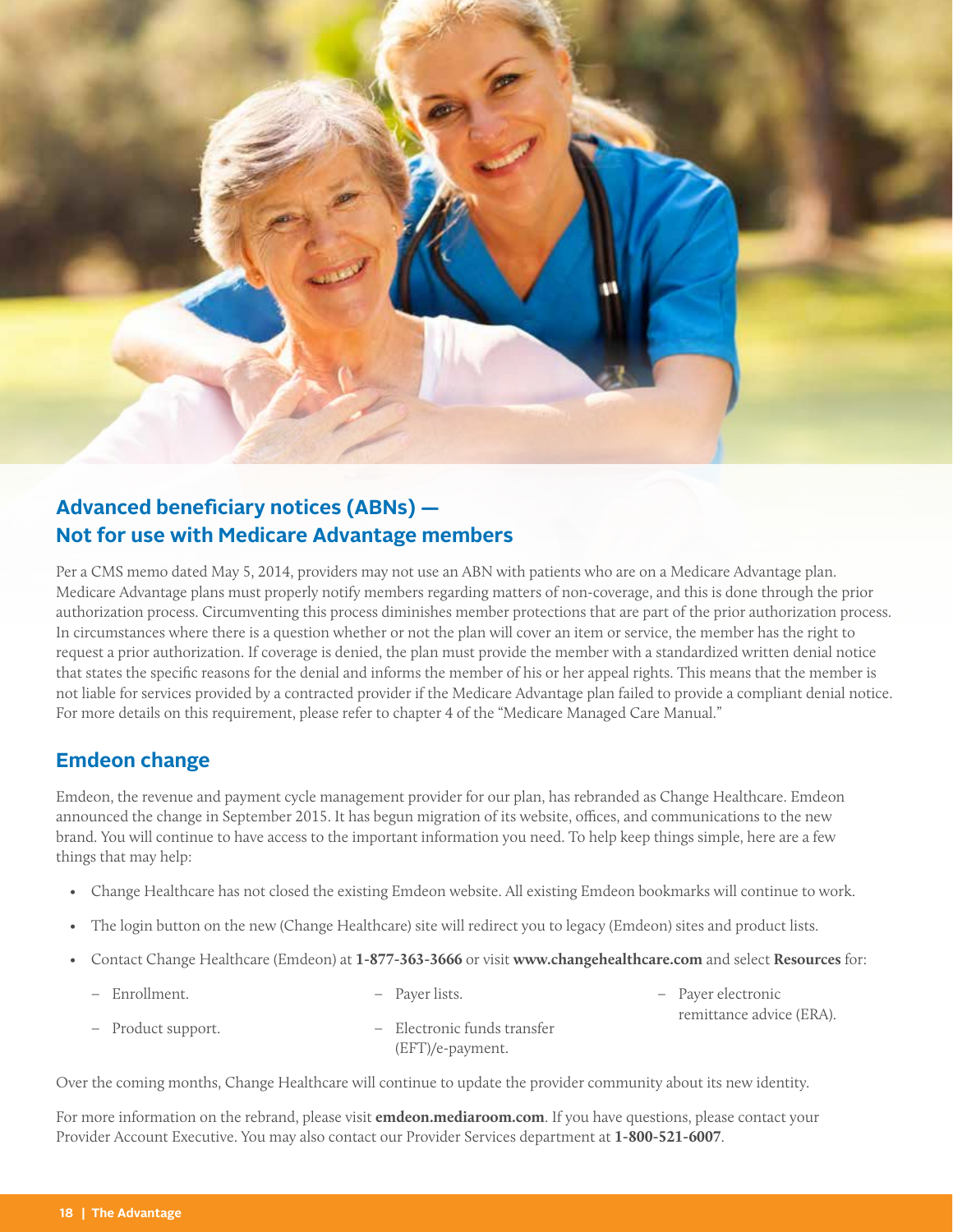## **NaviNet has a new look**

NaviNet has upgraded its Plan Central, Eligibility and Benefts, and Claims Status Inquiry transactions for easier navigation. You will see the following enhanced features:

Plan Central: Easily view the latest updates and get quick access to:

- Frequently asked questions.
- Hours of availability and contact information for the plan.
- Quick links to provider tools.

Eligibility and Benefts: View eligibility status and date, beneft information for diferent services, and patient details.

- **Screen header:** The patient's name, gender, and date of birth are displayed prominently at the top of the screen to confrm you are viewing details for the correct patient.
- **Patient details window:** You can view more details about the patient by choosing "View Patient Details" at the top of the screen. This link opens the patient details window, which displays patient demographic information and subscriber details.
- **Eligibility status bar:** The overall coverage status of the patient appears in large font for quick confrmation. The eligibility date (start date or range) is shown to the right of the eligibility status.
- **Services menu:** A list of services supported by the health plan is displayed. Services are listed alphabetically, and the currently selected service is always highlighted in the services menu. You can choose a service to see beneft details for the patient in the details section to the right of the menu.
- **Details section:** When you select a service in the services menu, the details section shows beneft details for the patient. The header displays the name of the service selected.

Claim Status Inquiry: Access real-time, detailed claim status information, which can eliminate the need to make phone inquiries. You can check claim status at any time following a claim submission, for all claims, regardless of submission method.

- **Screen header:** The patient's name and date of birth are displayed prominently at the top of the screen to confrm you are viewing details for the correct patient.
- **Claim status bar:** Current claim status, overall claim status, and status details are displayed.
- **Claims summary section:** The most important details of the claim, including the total charge from the provider and the amount paid by the health plan, are prominently displayed.
- **Service line details section:** Details of the individual claim service line are displayed.
- **Additional payment details:** The allowed amount, amount applied to member responsibility, and explanation of benefts description are displayed for each line item.

Questions? You can fnd additional information on NaviNet Plan Central in the "NaviNet Enhancements Training Guide," which gives you detailed previews of the new screens. As always, feel free to contact your Provider Account Executive with any questions.